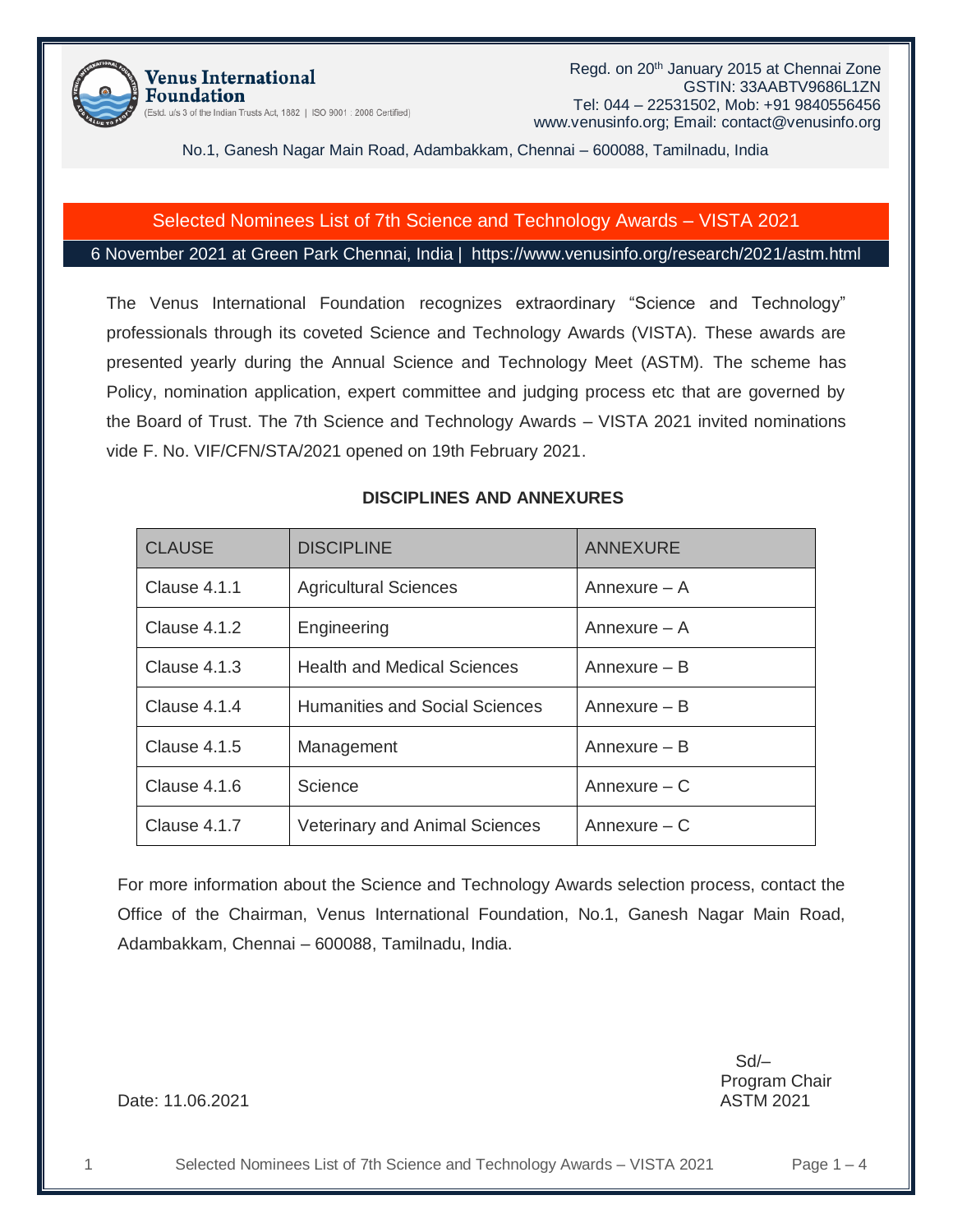# **ANNEXURE – A**

### CLAUSE 4.1.1 – AGRICULTURAL SCIENCES

| <b>Nominee</b>             | Affiliation                                                                     |
|----------------------------|---------------------------------------------------------------------------------|
| Dr. Shahrul Razid Sarbini  | Universiti Putra Malaysia, Malaysia                                             |
| Dr. Asit Mandal            | ICAR - Indian Institute of Soil Science, Nabibagh, Bhopal, India                |
| Dr. Pramod Prasad          | ICAR – Indian Inst. of Wheat & Barley Research, Regional Station, Shimla, India |
| Dr. Ram Keval              | Banaras Hindu University, Varanasi, India                                       |
| Dr. T. Suthin Raj          | Annamalai University, Annamalainagar, India                                     |
| Dr. Apurba Kumar Chowdhury | Uttar Banga Krishi Viswavidyalaya, Cooch Behar, India                           |
| Dr. Suhas Mahadeo Wasave   | College of Fisheries, (DBSKKV), Shirgaon, Ratnagiri, India                      |

### CLAUSE 4.1.2 – ENGINEERING

| Nominee                     | Affiliation                                                                      |
|-----------------------------|----------------------------------------------------------------------------------|
| Dr Mohd Zulkifli Mohd Yunus | Universiti Teknologi Malaysia, Malaysia                                          |
| Dr. lis Sopyan              | International Islamic University Malaysia, Malaysia                              |
| Dr. Rosalam Sarbatly        | Universiti Malaysia Sabah                                                        |
| Dr. Tariq Jamil             | Sultan Qaboos University, Oman                                                   |
| Dr. Mahdi Hosseini          | Nanjing Forestry University, China                                               |
| Dr. R. Vijay                | Int. Adv. Res. Centre for Powder Metallurgy & New Materials, Hyderabad, India    |
| Dr. Girija Shankar Mahobia  | Indian Institute of Technology (BHU), Varanasi, India                            |
| Dr. Kaushik Mazumdar        | Indian Institute of Technology (ISM) Dhanbad, India                              |
| Dr. Ajay Agarwal            | Indian Institute of Technology Jodhpur, India                                    |
| Dr. Shweta Shah             | Sardar Vallabhbhai National Institute Technology, India                          |
| Dr. M. Jerold               | National Institute of Technology Warangal, India                                 |
| Dr. Trupti Ranjan Lenka     | National Institute of Technology Silchar, India                                  |
| Dr. Deepak Gupta            | National Institute of Technology Arunachal Pradesh, India                        |
| Dr Balwinder Raj            | National Institute of Technical Teachers Training and Research Chandigarh, India |
| Dr. Atul Kumar              | Tech Mahindra Ltd., Bengaluru, India                                             |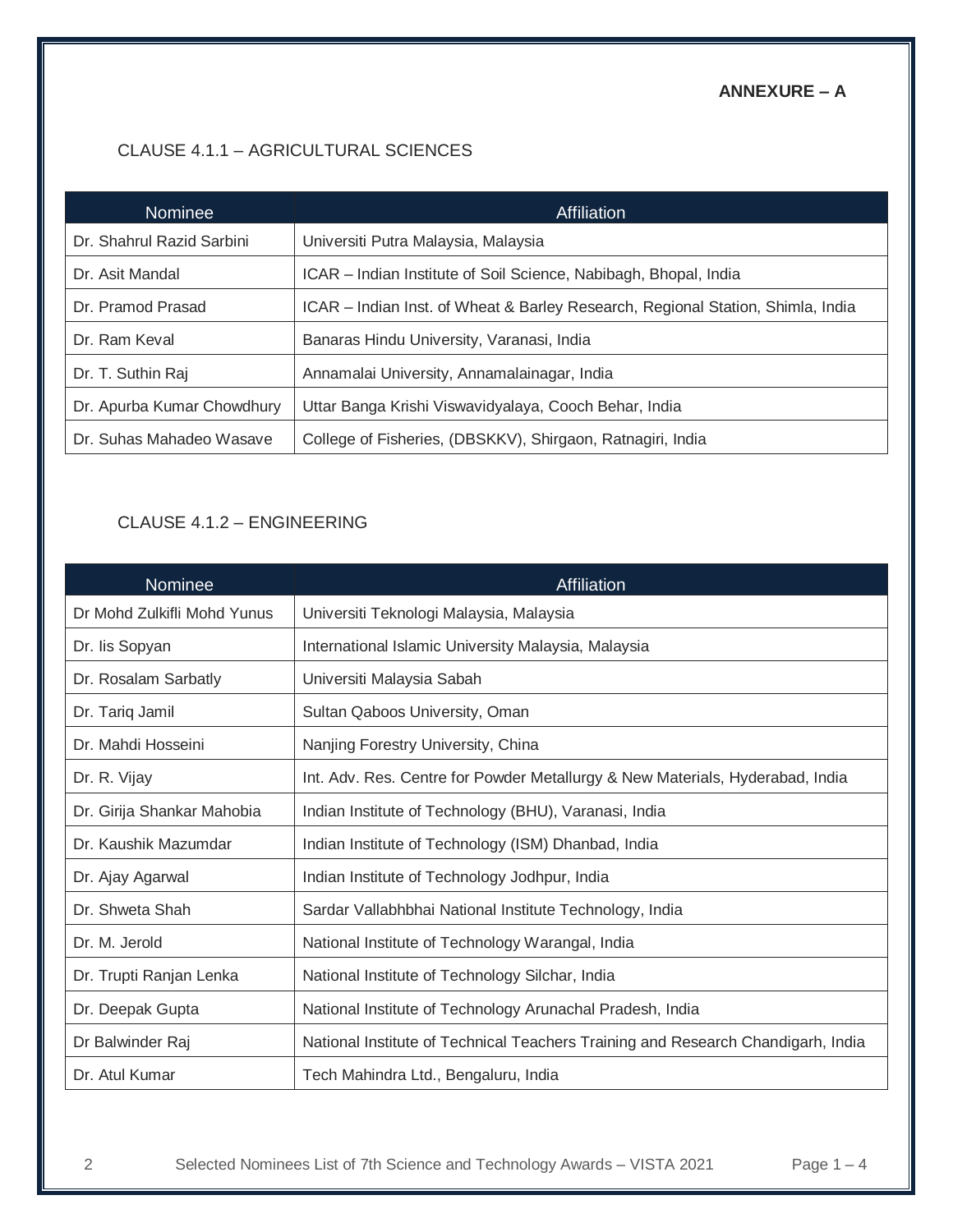# **ANNEXURE – B**

#### CLAUSE 4.1.3 – HEALTH AND MEDICAL SCIENCES

| <b>Nominee</b>               | Affiliation                                              |
|------------------------------|----------------------------------------------------------|
| Dr. Vartika Saxena           | All India Institute of Medical Sciences Rishikesh, India |
| Dr. Sharique Ahmed           | University of Bahrain, Bahrain                           |
| Dr. Anas Rateb Khalifeh      | Hittien College, Jordan                                  |
| Dr. Mohammad Zubair          | University of Tabuk, Saudi Arabia                        |
| Dr. Arup Ratan Bandyopadhyay | University of Calcutta, Kolkata, India                   |

### CLAUSE 4.1.4 – HUMANITIES AND SOCIAL SCIENCES

| <b>Nominee</b>               | Affiliation                                                  |
|------------------------------|--------------------------------------------------------------|
| Dr. Ali Said Mohamed Al-Issa | Sultan Qaboos University, Oman                               |
| Dr. Abu Yazid Abu Bakar      | Universiti Kebangsaan Malaysia, Malaysia                     |
| Dr. Aditi Nath               | Assam University, Silchar, India                             |
| Dr. Ravi Kumar               | Mahatma Gandhi International Hindi University, Wardha, India |

### CLAUSE 4.1.5 – MANAGEMENT

| <b>Nominee</b>         | Affiliation                                              |
|------------------------|----------------------------------------------------------|
| Dr. Charles Ramendran  | Universiti Tunku Abdul Rahman, Malaysia                  |
| Dr. Sami Fathi Aldejwi | Taibah University, Saudi Arabia                          |
| Dr. Sunil Kumar        | Indira Gandhi National Open University, New Delhi, India |